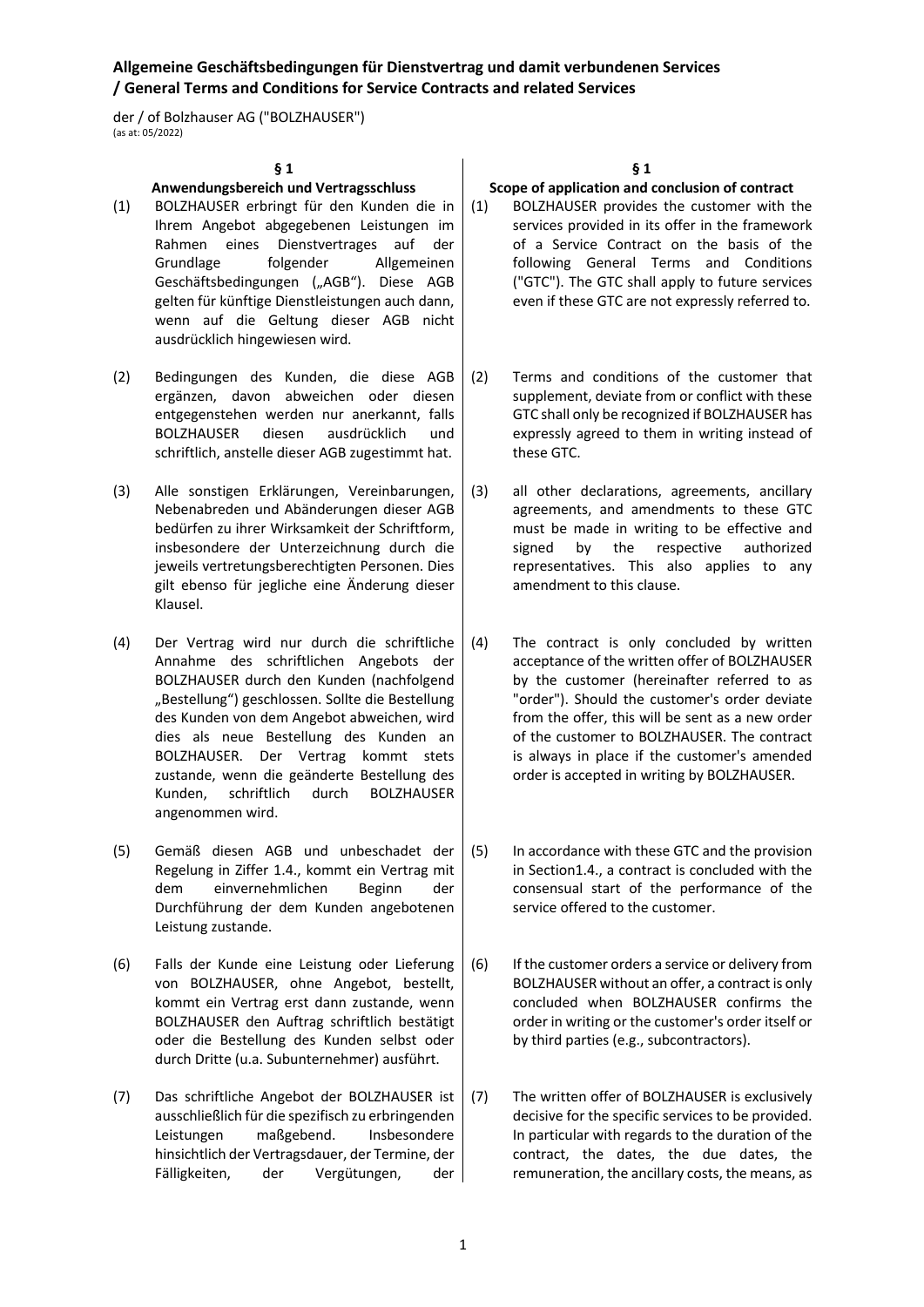der / of Bolzhauser AG ("BOLZHAUSER") (as at: 05/2022)

> Nebenkosten, der Mittel, sowie des Orts der Leistungserbringung, sofern dem schriftlichen Angebot keine abweichenden Regelungen zu entnehmen sind, gelten die Regelungen in diesen AGB. Diese AGB sind Bestandteil jedes Dienstleistungsvertrages des Kunden mit BOLZHAUSER.

## **§ 2**

## **Leistungsgegenstand**

- (1) Als Leistungsgegenstand des jeweiligen Dienstvertrages gilt die vereinbarte Handlung, Mitwirkung, Unterstützung, Schulungs- oder Beratungstätigkeit, nicht die Erzielung eines festgelegten Leistungsergebnisses, die Herstellung eines Werkes, eines bestimmten wirtschaftlichen Erfolges oder die Erstellung von Gutachten oder anderen Werken.
- (2) Sollte BOLZHAUSER einen Bericht oder eine Dokumentation erstellen, so stellt dies kein Gutachten dar. Es handelt sich hierbei um die Wiedergabe des wesentlichen Inhalts hinsichtlich des Ablaufs, der Ergebnisse und der Empfehlungen der Dienstleistungen und/oder der Beratungsdienstleistungen.

## **§ 3**

## **Allgemeine Grundsätze**

- (1) BOLZHAUSER hat bei der jeweiligen Aufgabenerfüllung stets die schriftlichen Vorgaben des Kunden zu beachten, vorausgesetzt diese wurden vertraglich festgelegt. Darüber hinaus hat BOLZHAUSER die Leistungen nach den jeweils gültigen Regeln der Wissenschaft und der Technik zu erbringen.
- (2) Angebote, die von BOLZHAUSER an den Kunden abgegeben wurden, haben eine Gültigkeit von dreißig (30) Arbeitstagen. Ausschließlich das Angebot und/oder die Auftragsbestätigung von BOLZHAUSER sind für den Umfang und die Ausführung der angebotenen Leistung maßgebend. Im Fall von Entwicklungsleistungen gilt als Entwicklungszweck oder Maßstab für das Erreichen der vertraglich vereinbarten Leistungen nur diese Leistungen, die im Angebot und/oder in der Auftragsbestätigung ausdrücklich beschrieben werden.
- (3) Weder eine Regelung in einem Angebot der BOLZHAUSER noch in diesen AGB ist als Garantie i.S.d. § 276 BGB zu ermessen, es sei denn, es wird ausdrücklich und schriftlich Bezug

well as the orts of the provision of services, no deviating regulations can be found in the written offer, the provisions in these GTC apply. These GTC are an integral part of every service contract of the customer with BOLZHAUSER.

### **§ 2 Subject of performance**

- (1) The subject matter of the respective service contract is the action agreed upon, the cooperation, the support, the training or consulting activity, not the achievement of a fixed service result, the production of a work, a certain economic success or the preparation of expert opinions or other works.
- (2) Should BOLZHAUSER prepare a report or a documentation, this does not constitute an expert opinion. This is the reproduction of the essential content with regard to the procedure, to the results as well as to the recommendations of the provided services and/or the consulting services.

# **§ 3**

## **General principles**

- (1) BOLZHAUSER shall, at all times, take into account the customer's written specifications when fulfilling the respective tasks, provided that these have been contractually stipulated. In addition, BOLZHAUSER must provide the services in accordance with the applicable rules of science and technology.
- (2) Any offers submitted by BOLZHAUSER to the customer are valid for thirty (30) working days. Only offers and/or order confirmations on behalf of BOLZHAUSER are decisive for the scope and execution of the services offered. In the case of development services, the purpose or benchmark for the achievement of the services contractually agreed upon, shall only be those services which are explicitly described in the offer and/or in the order confirmation.
- (3) Neither provision in an offer of BOLZHAUSER nor in these GTC is to be presumed as a guarantee within the scope of Article 276 German Civil Code (BGB), unless it is explicitly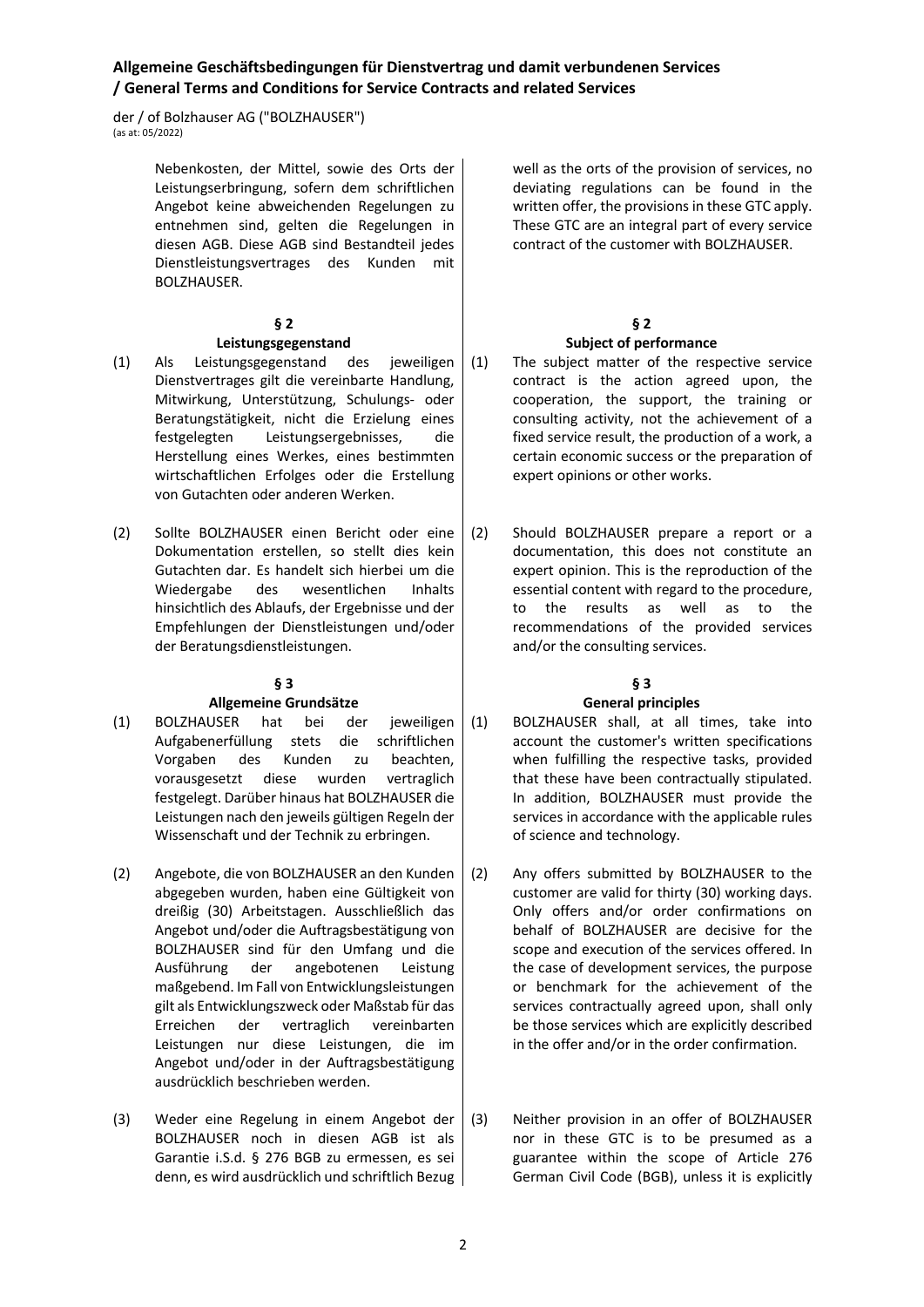der / of Bolzhauser AG ("BOLZHAUSER") (as at: 05/2022)

> auf § 276 BGB genommen. Ansonsten handelt es sich lediglich um eine Gewährleistung. Jegliche Angaben in Projekt- oder sonstigen Beschreibungen stellen keine Garantiezusagen dar.

- (4) Sollten Vereinbarungen zur Spezifizierung vertraglicher Regelungen, insbesondere des Leistungsgegenstandes notwendig werden, sind Protokolle zu stellen. Diese Protokolle werden von den Vertragsparteien verbindlich, von einer jeweils vertretungsberechtigten Person unterzeichnet.
- (5) BOLZHAUSER behält sich das Recht vor Unterauftragnehmer zur Ausführung der vertraglichen Leistungen einzusetzen. Dennoch bleibt BOLZHAUSER dem Kunden gegenüber stets verantwortlich.
- (6) Als Werktage gelten Tage von Montag bis Freitag, die keine Feiertage sind. Es gelten die Feiertage des Bundeslandes, in dem BOLZHAUSER ihren Hauptsitz hat.

## **§ 4**

## **Weisungsrecht und Mitarbeiterqualifikation**

- (1) BOLZHAUSER entscheidet nach freiem Ermessen, welche Mitarbeiter eingesetzt werden sollen und behält sich darüber hinaus die Möglichkeit vor, die Mitarbeiter jederzeit auszutauschen.
- (2) Die Plangestaltung der Aufgabenerfüllung wird ausschließlich durch BOLZHAUSER festgelegt. Auch im Fall der Leistungserbringung am Standort des Kunden, beruht die Weisungsbefugnis gegenüber den Mitarbeitern ausschließlich bei BOLZHAUSER. Demnach erfolgt keinesfalls eine Eingliederung der Mitarbeiter der BOLZHAUSER in den Betrieb des Kunden.

## **§ 5**

## **Pflichten des Kunden**

(1) Im Rahmen der Leistungserbringung hat der Kunde die erforderlichen Software-Systeme in Abstimmung mit den Anforderungen der BOLZHAUSER zur Verfügung zu stellen. Sofern die Leistung am Standort des Kunden erbracht werden soll, hat der Kunde rechtzeitig und vollständig die erforderlichen Voraussetzungen

referred to in writing to Article 276 German Civil Code (BGB). Otherwise, it may only be regarded as a pledge. Any information regarding the project itself or other descriptions do not constitute a guarantee commitment.

- (4) Should any agreements become necessary in order to specify the contractual regulations, in particular the subject of performance, respective protocols must be in place. These protocols shall be bindingly signed by the person authorized by the respective contracting parties.
- (5) BOLZHAUSER reserves the right to use subcontractors for the execution of the contractual services. However, BOLZHAUSER shall always remain responsible towards the customer.
- (6) Under working days fall the days from Monday to Friday, that are not considered public holidays. As public holidays apply those, established by the federal state, in which BOLZHAUSER has its headquarters.

# **§ 4**

### **Right to provide instructions and employee qualification**

- (1) BOLZHAUSER shall determine at its own discretion which employees are to be employed and in addition, it reserves the right to substitute its employees, at any time.
- (2) The plan design for the performance of the tasks shall be determined exclusively by BOLZHAUSER. Even in the case of the provision of services at the customer's premises, BOLZHAUSER shall have the exclusive authority to issue instructions to the employees. BOLZHAUSER's employees shall under no circumstances become integrated into the customer's company.

# **§ 5**

# **Obligations of the customer**

(1) In the framework of the provision of services, the customer shall provide the necessary software in accordance with BOLZHAUSER's requirements. If the service is to be provided at the customer's premises, the customer shall, in due time and fully, meet the necessary requirements, (e.g., provide working space,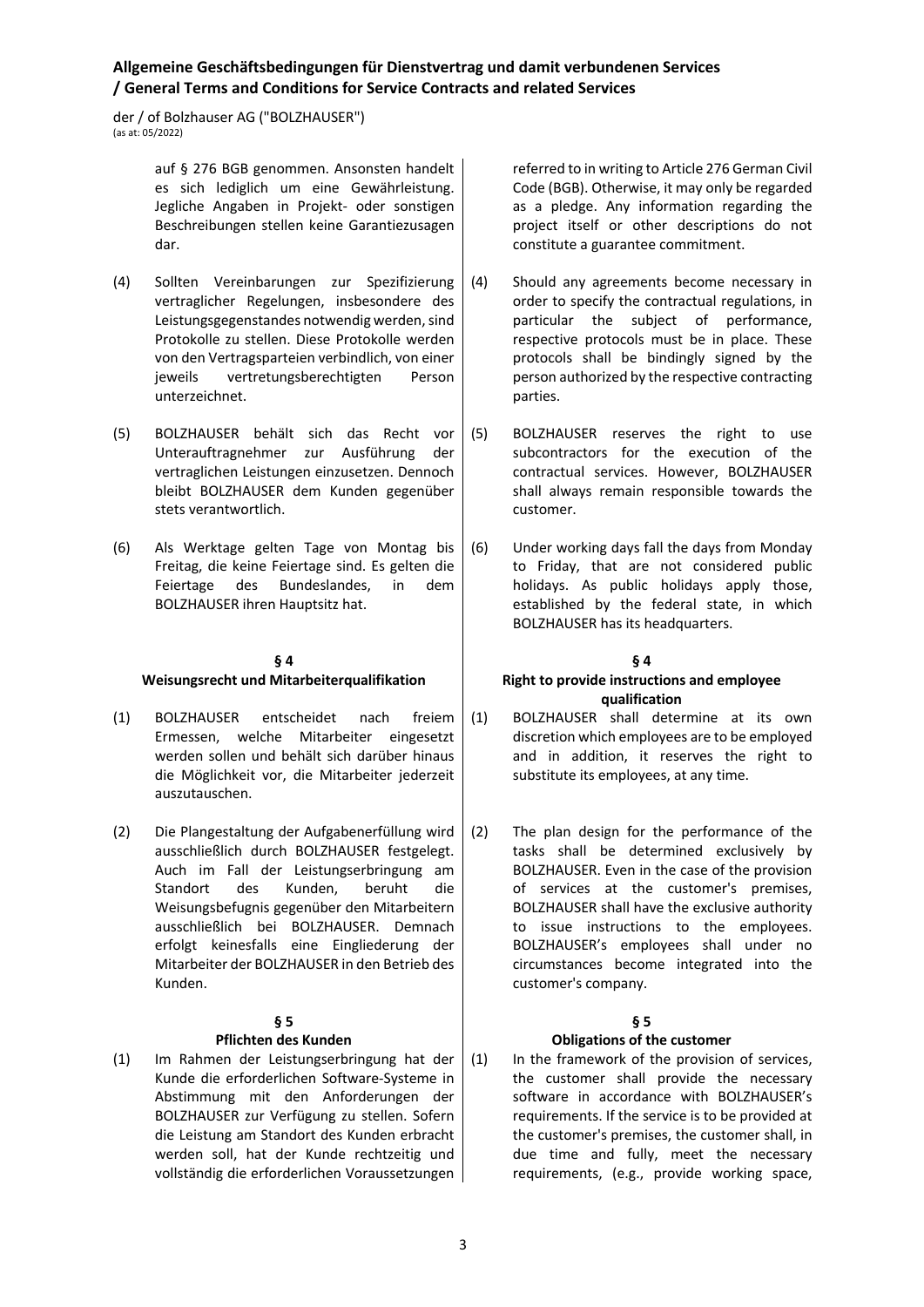der / of Bolzhauser AG ("BOLZHAUSER")  $\frac{1}{2}$  (as at: 05/2022)

> (u.a. Arbeitsraum, Arbeitsmittel, Zugang zu geeigneter Hardware und Software, dessen Lizenzierung u.ä.), zu ermöglichen.

- (2) Der Kunde hat jeweils einen vertretungsberechtigten Projektleiter zu benennen, der für sämtliche Projektaspekte verantwortlich ist, als Kontaktperson dient und den reibungslosen Arbeitsvorgang gewährleistet.
- (3) Der Kunde hat BOLZHAUSER stets zu unterstützen, insbesondere falls im Rahmen der Leistungserbringung entsprechend qualifiziertes Personal zur Klärung technischer und organisatorischer Fragen zur Verfügung zu stellen, so dass ein beständiger Arbeitsvorgang gewährleistet ist.
- (4) Sämtliche Leistungen, Preise und Termine, die im Angebot aufgeführt werden, setzen eine termingerechte Auftragserteilung sowie die kostenlose, termin- und anforderungsgerechte Erbringung der Mitwirkungen und Beistellungen durch den Kunden voraus. Sollte der Kunde oder ein von ihm beauftragter Dritter die Mitwirkungs- und Beistellleistungen nicht, unzureichend oder verspätet erbringen, so hat der Kunde der BOLZHAUSER potenziell entstehende Mehraufwendungen zusätzlich zu entrichten. Falls notwendig, sind darüber hinaus sonstige vertragliche Regelungen, im Einvernehmen der Parteien, entsprechend anzupassen.

## **§ 6**

### **Liefer- und Leistungstermine, Verzug des Kunden, Höhere Gewalt**

- (1) Liefer- und Leistungsfristen, die im Angebot oder der Auftragsbestätigung festgelegt werden, sind Circa-Fristen, es sei denn, es ist ausdrücklich etwas anderes vereinbart. Sollten seitens BOLZHAUSER vereinbarte Leistungsfristen nicht eingehalten werden, so ist der Kunde berechtigt eine weitere Leistungsfrist festzulegen, die jedoch nicht kürzer als zehn (10) Arbeitstage sein darf. Ansonsten, gelten stets die Leistungstermine, die in jedem Angebot BOLZHAUSER festgelegt werden.
- (2) Falls der Kunde Terminverzögerungen zu verantworten hat, wodurch insbesondere Pflichten gemäß Ziffer 5 unterlassen oder sogar

work equipment, access to suitable hardware and software, its licensing, etc.).

- (2) The customer shall appoint a project manager, authorized to represent him, responsible for all project aspects, as well as to serve as a contact person and ensure smooth project operations.
- (3) The customer shall support BOLZHAUSER at all times, in particular if, in the context for the provision of services, any specialised personnel is required clarify technical and organisational issues, in order to guarantee a consistent work process.
- (4) All services, prices and dates listed in the offer require a timely order placement as well as the free, punctual and adequate cooperation and provision services by the customer himself. Should the customer or a third party commissioned by him, not provide the cooperation and provision services at all, inadequately or with undue delay, the customer shall imburse BOLZHAUSER any additional expenses potentially arisen. If deemed necessary, supplementary contractual provisions should also be adapted accordingly by agreement of the parties.

## **§ 6**

### **Delivery and performance deadlines, delay of the customer, force majeure**

- (1) Delivery and performance deadlines, that are specified in the offer or in the order confirmation, are deadlines with an approximate approach, unless expressly agreed otherwise. If BOLZHAUSER does not meet the agreed performance deadlines, the customer is entitled to set a further performance deadline, which, however, cannot be shorter than ten (10) working days. If not, the performance deadlines, as they are defined in every BOLZHAUSER offer.
- (2) If the customer is responsible for deadline delays, whereby particular obligations, according to Section 5 are omitted or even not delivered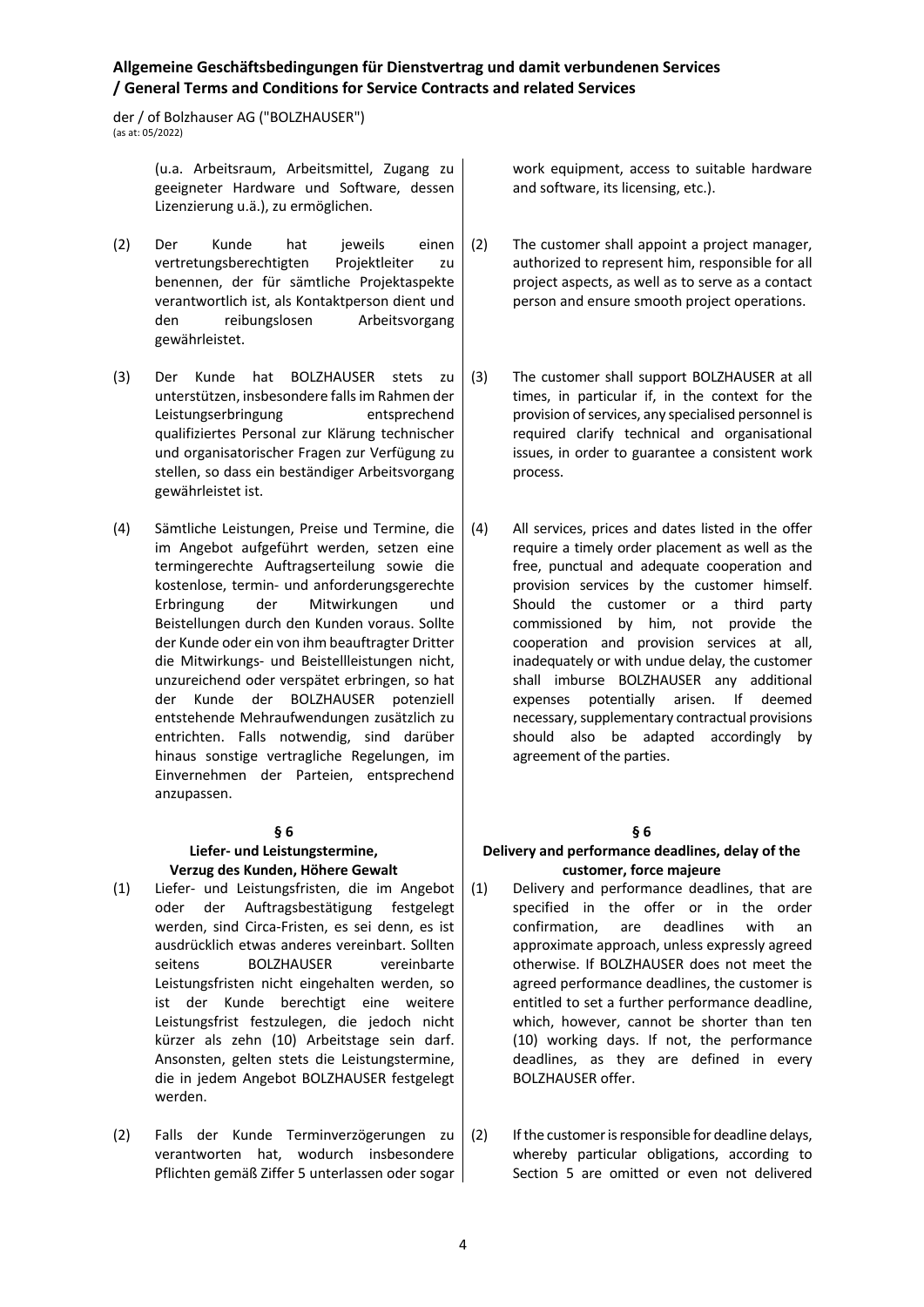der / of Bolzhauser AG ("BOLZHAUSER") (as at: 05/2022)

> nicht fristgerecht erbracht werden, sind die vereinbarten Erbringungstermine der Leistungen von BOLZHAUSER entsprechend zu verschieben. In diesen Fällen führen die resultierenden Terminverschiebungen keinesfalls zum Erfüllungsverzug seitens BOLZHAUSER. Demnach gehen die dadurch entstehenden Warte- bzw. Ausfallzeiten zu Lasten des Kunden und können auch in Rechnung gestellt werden.

(3) Falls Termine durch BOLZHAUSER aufgrund höherer Gewalt nicht eingehalten werden, entfallen sämtliche Ansprüche des Kunden, die sich, gegen BOLZHAUSER, aus dieser Terminverzögerung ergeben. Höhere Gewalt liegt vor, wenn die Leistung aufgrund von Ereignissen, Handlungen oder Unterlassungen abgehalten wird, die jenseits der angemessenen Kontrolle der BOLZHAUSER liegt. Insbesondere gelten als höhere Gewalt der Streik, die Aussperrung, Naturkatastrophen, Epidemien, Geiselnahmen, Krieg, Unruhe, Terrorismus sowie Sabotage. Die Erfüllungsfristen, die vertraglich festgelegt wurden, verlängern sich dementsprechend. Diese Regelung gilt mutatis mutandis ebenso für die Unterauftragnehmer der BOLZHAUSER.

## **§ 7**

## **Änderungen der Leistungen**

- (1) Dem Kunden steht es zu Änderungen des Leistungsumfangs, der Termine sowie der Mitwirkung durch den Kunden selbst zu verlangen, es sei denn, dieses Änderungsantrags ist für BOLZHAUSER aus wichtigen Gründen nicht zumutbar. Ein Änderungsantrag ist schriftlich entweder vom Projektleiter des Kunden an den zuständigen Ansprechpartner von BOLZHAUSER oder umgekehrt zu stellen und hat sämtliche Informationen zu enthalten, die für eine Bewertung des Änderungsantrags durch BOLZHAUSER erforderlich sind. Nach Erhalt jedes Änderungsantrags wird BOLZHAUSER prüfen, ob und zu welchen Bedingungen diese Änderung durchführbar ist und dem Kunden das Ergebnis der Prüfung in Form eines Angebots schriftlich mitteilen.
- (2) Die Einzelheiten einer Änderung, einschließlich der erforderlichen vertraglichen Anpassungen (beispielsweise zur Vergütung, zu den Kosten

according to schedule, the agreed delivery dates of BOLZHAUSER's services shall be rescheduled accordingly. In these cases, the resulting deadline rearrangements shall not lead to delay of performance from BOLZHAUSER. Thus, any standby or outage period shall be borne by the customer and may additional be charge to the customer.

(3) If BOLZHAUSER does not meet a deadline due to force majeure, all claims of the customer against BOLZHAUSER arising from this delay in the appointment shall lapse. The case of force majeure shall apply if the provision of services is halted due to events, acts or omissions beyond of BOLZHAUSER's reasonable control. In particular, under force majeure fall strikes, lockouts, natural disasters, epidemics, hostage situations, warfare, civil unrest, terrorism as well as sabotage. The delivery deadlines specified in the contract shall be extended accordingly. This regulation also applies mutatis mutandis to the subcontractors of BOLZHAUSER.

# **§ 7**

# **Changes to the services**

- (1) The customer has the right to demand changes to the scope of services, the dates as well as to the degree of the assistance of the customer himself, unless this change of request is due to important reasons not reasonable for BOLZHAUSER. A request for change must be issued in writing either by the customer's project manager to the responsible contact person for BOLZHAUSER or vice versa and must contain all the information necessary for BOLZHAUSER's evaluation of the request for change. Upon receipt of each request for change, BOLZHAUSER shall evaluate whether and under which conditions this change is feasible and inform the customer in writing of the result of the evaluation in the form of an offer.
- (2) The details of a change, including the necessary contractual adjustments (e.g., remuneration, costs and timetable), shall be set out in writing.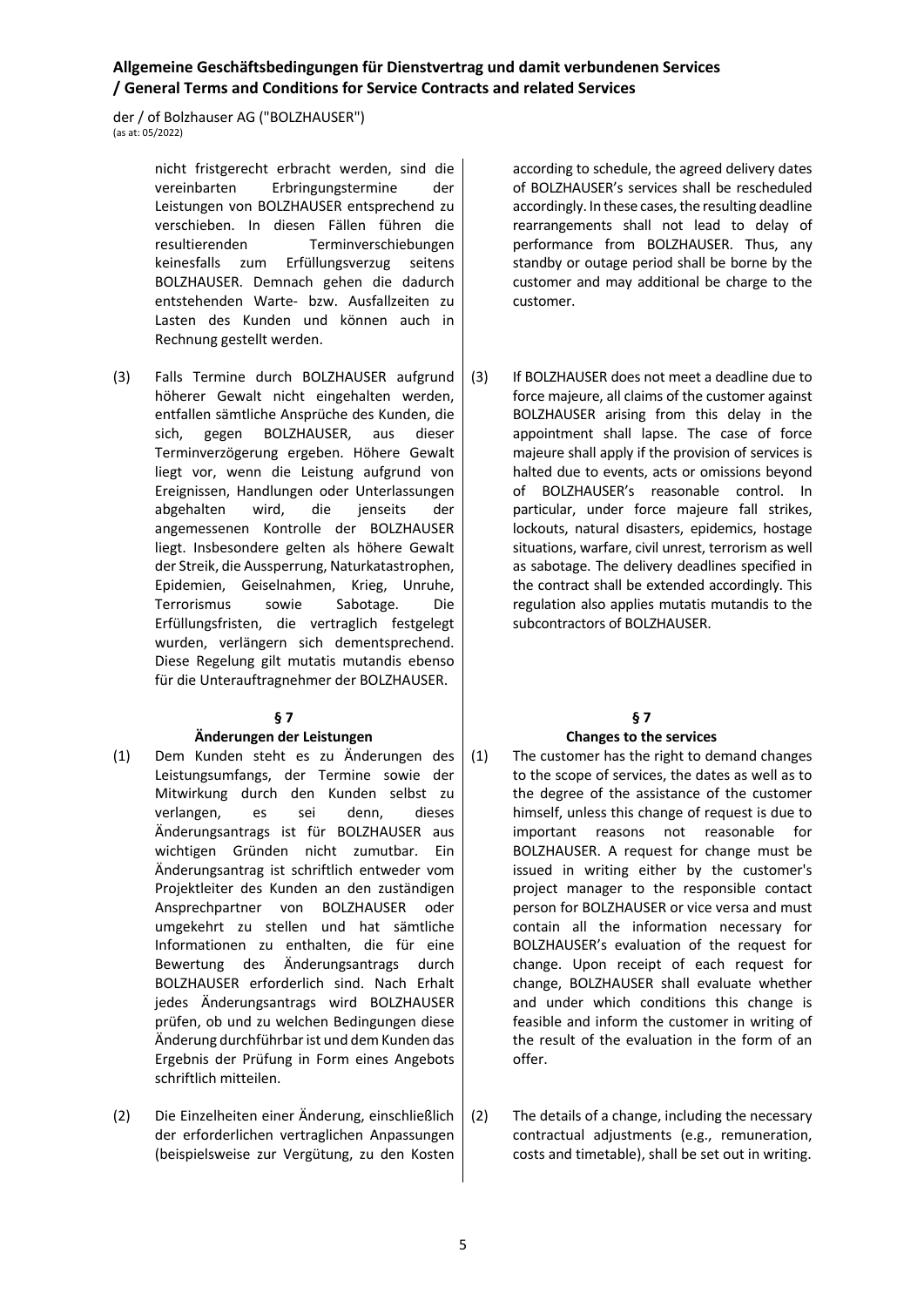der / of Bolzhauser AG ("BOLZHAUSER")  $(\text{ac at: } 05/2022)$ 

> und zum Zeitplan), werden schriftlich festgelegt.

- (3) BOLZHAUSER wird ihre Leistungserbringung ihrer Dienste gemäß den bestehenden Vereinbarungen fortsetzen, bis zur schriftlichen Änderungsvereinbarung mit dem Kunden.
- (4) BOLZHAUSER ist berechtigt, dem Kunden die Prüfung eines Änderungsantrags gesondert in Rechnung zu stellen, es sei denn, es handelt sich nur um einen marginalen Prüfungsaufwand. Sofern BOLZHAUSER beabsichtigt, dem Kunden die Prüfung gesondert zu berechnen, wird sie den Kunden hierüber zuvor informieren. Falls Mehraufwendungen entstehen sollten, hat der Kunde BOLZHAUSER zusätzlich zu vergüten.

## **§ 8**

### **Gewerbliche Schutzrechte**

- (1) Falls im Rahmen des Dienstvertrages aus der Dienstleistung individuelle Arbeitsergebnisse gemäß Ziffer 2 entstehen, räumt BOLZHAUSER dem Kunden mit vollständiger Zahlung der erbrachten Leistungen und der vereinbarten Vergütung, das ausschließliche, zeitlich, sachlich und räumlich unbeschränkte und übertragbare Recht für alle bekannten und künftigen Nutzungsarten, einschließlich des Rechtes zur Bearbeitung ein. An Frameworks und Templates, die BOLZHAUSER auch an Dritte lizenziert (sowohl derzeit als auch künftig), die gemäß dem Angebot bei der Dienstleistung verwendet werden, räumt BOLZHAUSER dem Kunden mit vollständiger Zahlung ein einfaches, zeitlich, sachlich und räumlich unbeschranktes und übertragbares Nutzungsrecht.
- (2) Sämtliche Leistungen von BOLZHAUSER bleiben bis zur vollständigen Bezahlung sämtlicher Forderungen aus der Geschäftsverbindung zwischen BOLZHAUSER und dem Kunden Eigentum von BOLZHAUSER.
- (3) BOLZHAUSER räumt dem Kunden keine Nutzungsrechte an den von BOLZHAUSER selbst entwickelten und eingesetzten Verfahren sowie von Entwicklungs-Tools.
- (4) Sollte BOLZHAUSER Drittsoftware liefern, so gelten diesbezüglich ausschließlich die Endnutzer-Lizenzbedingungen des Dritten. Dem Kunden werden keinesfalls weitergehende Rechte eingeräumt.
- (3) BOLZHAUSER shall continue to provide its services in accordance with the existing contractual agreements until the amendment is agreed upon, in written, with the customer.
- (4) BOLZHAUSER may charge the customer separately for the examination of a request for change, unless it is a question of only a marginal evaluation effort. If BOLZHAUSER intends to charge the customer separately for the evaluation, BOLZHAUSER shall inform the customer in advance. In case of additional expenses should arise, the customer shall reimburse BOLZHAUSER respectively.

## **§ 8 Industrial property rights**

- (1) If individual work results in accordance with Section 2 arise in the framework of the service contract, upon full payment of the services provided and the agreed remuneration, BOLZHAUSER grants the customer the exclusive, temporally, objectively and spatially unlimited and transferable right for all known and future types of use, including the right to process. BOLZHAUSER grants the customer a simple, temporally, factually and spatially unrestricted and transferable right of use to Frameworks and Templates that BOLZHAUSER also licenses to third parties (both currently and in the future), which, were used for the provision of the services, in accordance with the offer.
- (2) All services of BOLZHAUSER shall remain the property of BOLZHAUSER until full payment of all claims arising from the contractual relationship between BOLZHAUSER and the customer.
- (3) BOLZHAUSER does not grant the customer any rights of use to the processes developed and used by BOLZHAUSER itself as well as to development tools.
- (4) Should BOLZHAUSER supply third-party software, the end user license terms of the third party shall apply exclusively in this respect. Under no circumstances shall the customer be granted any related rights.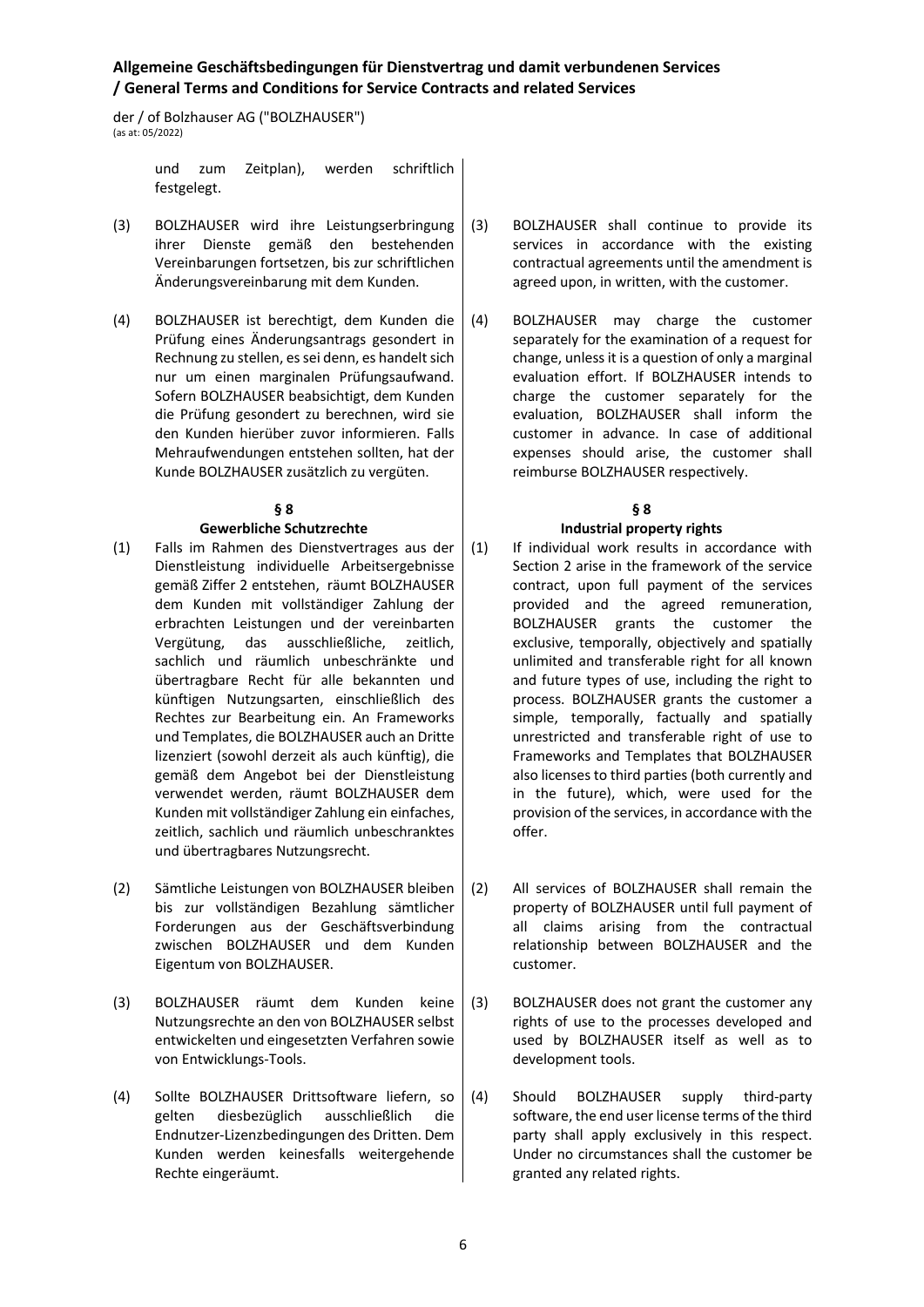der / of Bolzhauser AG ("BOLZHAUSER") (as at: 05/2022)

- (5) Werden bei der Vertragsdurchführung durch Mitarbeiter von BOLZHAUSER Erfindungen gemacht, so werden diese von BOLZHAUSER unbeschränkt in Anspruch genommen und in eigenem Namen zum Schutzrecht angemeldet. Diese Schutzrechte stehen ausschließlich BOLZHAUSER zu. Falls BOLZHAUSER beabsichtigt, eine Erfindung nicht zum Schutzrecht anzumelden, so wird der Kunde hierüber rechtzeitig schriftlich in Kenntnis gesetzt und ihm das Schutzrecht zur kostenlosen Übernahme angeboten. Entsteht aus einem Auftrag ein für BOLZHAUSER eingetragenes Schutzrecht, so erhält der Kunde im Hinblick auf diese Erfindung eine einfache Lizenz, die es ihm gestattet, die Erfindung für die vertraglich vorgesehenen Zwecke ohne gesonderte weitere Vergütung zu benutzen.
- (6) Falls BOLZHAUSER und der Kunde das Arbeitsresultat gemeinsam geschaffen haben, stehen beiden die Rechte daran je einzeln zu. Dennoch bedarf es bei einer Verwertung der Rechte durch einen der Vertragspartner nicht der Zustimmung des anderen Vertragspartners.
- (7) Das Angebot von BOLZHAUSER sowie die begleitenden Unterlagen bleiben bis zur Auftragserteilung an BOLZHAUSER Eigentum von BOLZHAUSER. Das Angebot sowie die begleitenden Unterlagen dürfen nicht an Dritte übermittelt werden. Das Gleiche gilt auch für Konzeptionen, Vorschläge u.ä., die in den Angebotsunterlagen beinhaltet sind. Jegliche Nutzung seitens des Kunden, mit Ausnahme der Prüfung und der Bewertung des Angebots bedarf der vorherigen schriftlichen Zustimmung von BOLZHAUSER.

## **§ 9**

## **Vergütung**

- (1) BOLZHAUSER wird dem Kunden sämtliche Leistungen - Arbeitsstunden, Reisezeiten sowie sonstige Leistungen, einschließlich Reise- und Aufenthaltskosten - nach Aufwand gemäß der vereinbarten Preise und Konditionen beziehungsweise der im schriftlichen Angebot der BOLZHAUSER aufgeführten Preise und Konditionen in Rechnung stellen.
- (2) Im Rahmen der Berechnung der Vergütung auf Zeit- und Materialbasis werden die
- (5) If inventions are made by BOLZHAUSER employees during the execution of the contract, BOLZHAUSER shall make unlimited use of them and register them as property rights on its own name. These property rights are reserved exclusively to BOLZHAUSER. If BOLZHAUSER intends not to register an invention for industrial property rights, the customer shall be informed, in writing, of this fact in good time and the property right shall be granted to the customer for free reception. If an order results to a property right registered for BOLZHAUSER, the customer receives a simple license with regard to this invention, which allows him to: to use the invention for the contractually intended purposes, without any distinct further remuneration.
- (6) If BOLZHAUSER and the customer have commonly created the work result, then both are entitled to the rights to it each party individually. However, the exploitation of the rights by one of the contractual partners does not require the consent of the other contractual partner.
- (7) BOLZHAUSER's offer as well as the accompanying documents shall remain BOLZHAUSER's property until the order is placed with BOLZHAUSER. The offer as well as the accompanying documents shall not be disclosed to third parties. The same applies to concepts, proposals, etc., which are included in the offer documents. Any use of these documents by the customer, except for the examination and the evaluation of the offer, requires BOLZHAUSER's prior written consent.

# **§ 9**

# **Remuneration**

- (1) BOLZHAUSER shall charge the customer for all services- working hours, travelling times as well as any other services, including travel and accommodation expenses – described in the quotation, in accordance with the agreed prices and conditions or respectively according ot the prices and conditions specified in BOLZHAUSER's written offer.
- (2) As part of the calculation of the remuneration on a time and material basis, the working hours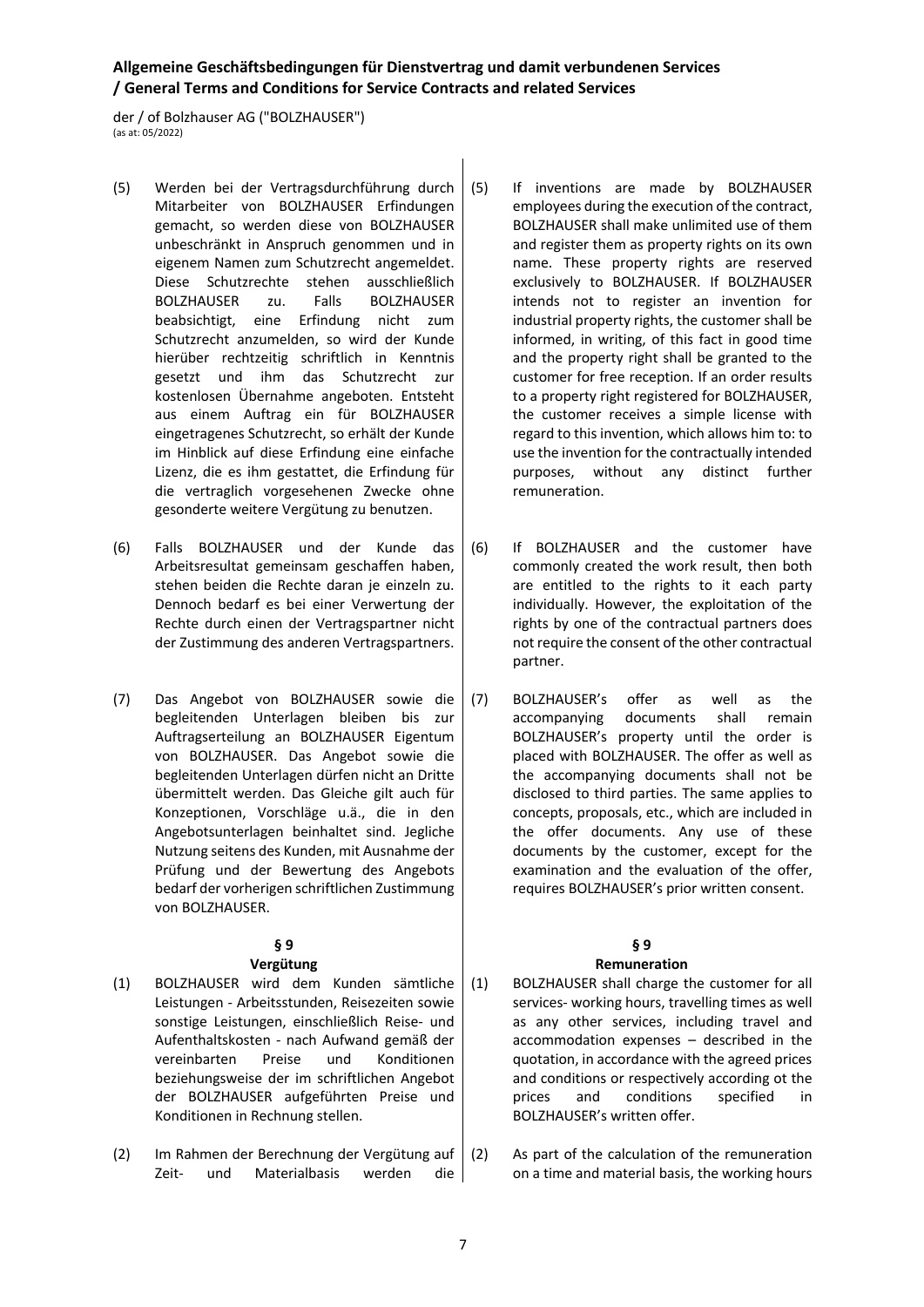der / of Bolzhauser AG ("BOLZHAUSER") (as at: 05/2022)

> angefallenen Arbeits- und Reisezeiten zu den jeweils gültigen Servicearten und Tagessätzen sowie die verbrauchten Teile zu den zum Zeitpunkt der Leistungen jeweils gültigen Preisen herbeigezogen.

- (3) Sowohl Reisekosten als auch Spesen werden jeweils gesondert, im marktüblichen Umfang, berechnet.
- (4) Der Zahlungsplan ergibt sich aus dem jeweiligen Angebot. Im Fall einer Vergütung nach Zeit- und Materialaufwand erfolgt die Rechnungsstellung jeweils monatlich nachträglich.
- (5) Sofern einzelvertraglich nicht abweichend vereinbart, sind Zahlungen binnen 20 Kalendertagen ab Rechnungsstellungsdatum fällig. Skonto wird nicht gewährt.
- (6) Zahlungen des Kunden gelten erst dann als bewirkt, wenn der Betrag dem Konto von BOLZHAUSER gutgeschrieben wurde.
- (7) Sämtliche Preise verstehen sich zuzüglich der zum Zeitpunkt der Leistungserbringung gültigen gesetzlichen Umsatzsteuer. Im Fall von Dienstverträgen bezieht sich der vorgenannte Zeitpunkt der Leistungserbringung auf den Zeitpunkt der Abnahme, sofern keine abweichende Vereinbarung vorliegt.
- (8) Eine Aufrechnung seitens des Kunden gegen Forderungen der BOLZHAUSER ist nur im Rahmen unbestrittener oder rechtskräftig festgestellter Forderungen zulässig. Die Abtretung von Forderungen an Dritte ist ebenso nicht möglich. § 354a HGB bleibt hiervon unberührt.
- (9) Ist die Erbringung vereinbarter und terminierter Leistungen aus Gründen, die BOLZHAUSER oder deren Subunternehmer nicht zu vertreten hat, nicht möglich, sind die Verzugs- bzw. Ausfallzeiten dem Kunden entsprechend in Rechnung zu stellen. Sollte BOLZHAUSER die von den Verzugs- bzw. Ausfallzeiten betroffenen Mitarbeiter anderweitig einsetzten, reduziert sich entsprechend der Anspruch gegenüber dem Kunden auf Vergütung, um die Höhe des anderweitig erzielten Erlöses.

and travelling times incurred shall be used at the respectively valid service types and daily rates as well as the used parts at the prices valid at the time of the provision of the services.

- (3) Both travel expenses and costs shall be charged separately to an extent that is customary in the market.
- (4) The payment plan is depicted in the respective offer. In the case of remuneration based on time and material expenditure, the invoice shall be issued monthly in retrospective.
- (5) Unless otherwise agreed upon in an individual contract, payments shall be made within 20 calendar days from the date of the invoice. No discount shall be granted.
- (6) Any payments made by the customer shall only be deemed to have been completed, when the amount has been credited to BOLZHAUSER's account.
- (7) All prices are exclusive of the statutory value added tax valid at the time the service is provided. In the case of service contracts, the aforementioned time of service provision refers to the time of acceptance, unless otherwise agreed upon.
- (8) An offsetting by the customer against any claims of BOLZHAUSER is acceptable only the scope of undisputed or legally determined claims. In addition, the assignment of claims to third parties is not allowed. Article 354a of the German Commercial Code (HGB) shall remain unaffected therefrom.
- (9) If the provision of agreed and scheduled services is not possible, for reasons, which BOLZHAUSER or its subcontractors are not responsible, any standby or outage period shall be charged respectively to the customer. If BOLZHAUSER engages the employees, affected by the standby or outage period, on other tasks, any claim against the customer, for remuneration, shall be reduced, accordingly, by the amount of the income, obtained by the other tasks.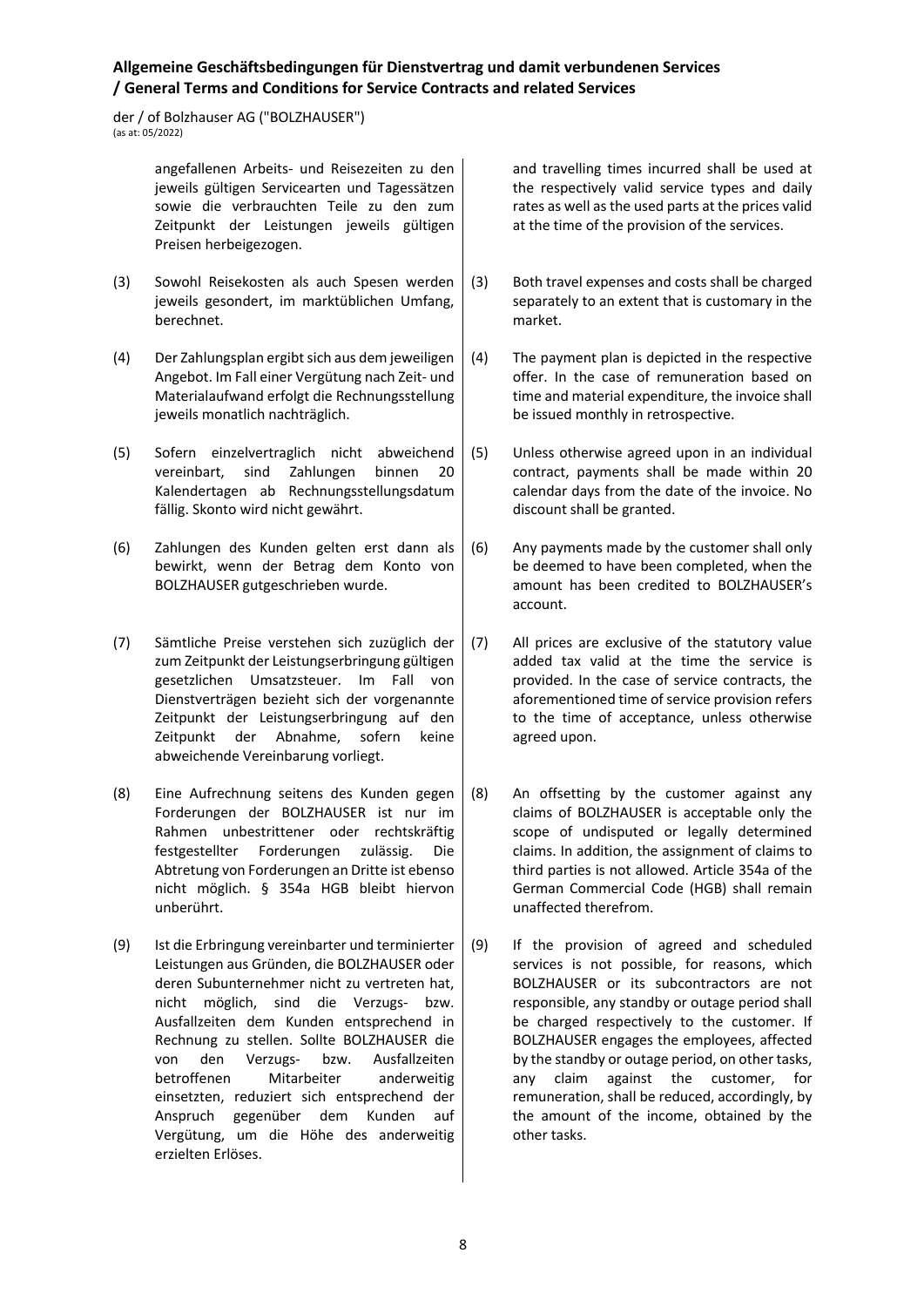der / of Bolzhauser AG ("BOLZHAUSER") (as at: 05/2022)

- (10) Für Nachtarbeit (20:00 7:00 Uhr) werden Aufschläge von 25 % berechnet. Für Samstagsarbeit werden Aufschläge von 50 % berechnet und für Sonntags- und Feiertagsarbeit werden Aufschläge von 100 % berechnet.
- (11) Ein Personentag umfasst die jeweilige landesspezifische gesetzlich geregelte Arbeitszeit pro Tag. Nicht voll geleistete Personentage werden anteilig auf Halbstundenbasis vergütet.

#### **§ 10 Abwerbeverbot**

- (1) Während der Vertragsdauer sowie achtzehn (18) Monate nach Vertragsbeendigung unterlassen die Vertragsparteien jegliche aktive Abwerbung oder Abwerbung von Mitarbeitern der jeweils anderen Vertragspartei, welche Leistungen im Rahmen eines Vertrags zwischen den Vertragsparteien erbracht haben.
- (2) Für jeden Fall eines Verstoßes gegen das vorstehende Abwerbeverbot, verpflichten sich die Vertragsparteien, der jeweils anderen Vertragspartei unverzüglich eine Vertragsstrafe in der Höhe zu entrichten, die dem Bruttogehalt des jeweiligen Mitarbeiters innerhalb der letzten zwölf Monate vor seiner Kündigung entspricht, mindestens jedoch EUR 50.000,00 € pro Fall.

## **§ 11**

## **Geheimhaltungspflicht**

- (1) Die Vertragsparteien verpflichten sich, sämtliche im Rahmen der Vertragserfüllung erlangten vertraulichen Informationen, Kenntnisse, und Betriebsgeheimnissen der jeweils anderen Vertragspartei zeitlich unbegrenzt, insbesondere auch nach der Vertragsbeendigung streng vertraulich zu behandeln. Vertrauliche Informationen sind insbesondere technische wie nicht technische Informationen, Unterlagen, Daten, Geschäftsideen, Erfindungen, Geschäftsgeheimnisse, Geschäftsbeziehungen und Know-how, sowie sonstige Informationen, die als vertraulich gekennzeichnet oder als solche erkennbar sind.
- (2) Die Vertragsparteien sind verpflichtet, sämtliche vertrauliche Informationen und vertrauliches Material Dritten unzugänglich zu
- Surcharges for night labour (between 20:00 -7:00) amount to 25 %. Surcharges of 50% are charged for labour during Saturday and surcharges of 100% are charged for labour during Sunday and holidays.
- (11) A person's labour day comprises the respective country-specific legally regulated working time per day. A person's labour day that are not fully worked are remunerated on a pro rata basis on a half-hour basis.

# **§ 10 Prohibition of solicitation**

- (1) During the term of the contract as well as eighteen (18) months after termination of the contract, the contracting parties shall refrain from any active solicitation or poaching of the other contractual party's employees, which provided their services in the framework of a contract between the contractual parties.
- (2) In any case of violation of the above prohibition of solicitation, the contractual parties undertake to immediately pay the other contractual party a contractual penalty in the amount corresponding to the gross salary of the respective employee during the last twelve months before the employee's termination, arising to a minimum of EUR 50,000,00 per case.

# **§ 11**

## **Confidentiality** (1) The contracting parties undertake to treat all confidential information, knowledge and trade secrets of the other contracting party, obtained in the course of the execution of the contract, as strictly confidential for an unlimited period of time, in particular even after the termination of the contract. Confidential information is in particular any technical and non-technical information, documentation, data, business information, inventions, business secrets, business relationships and know-how, as well as

any other information that is marked as

(2) The contracting parties have the obligation to ensure that all confidential information and confidential material remains inaccessible to

confidential or recognizable as such.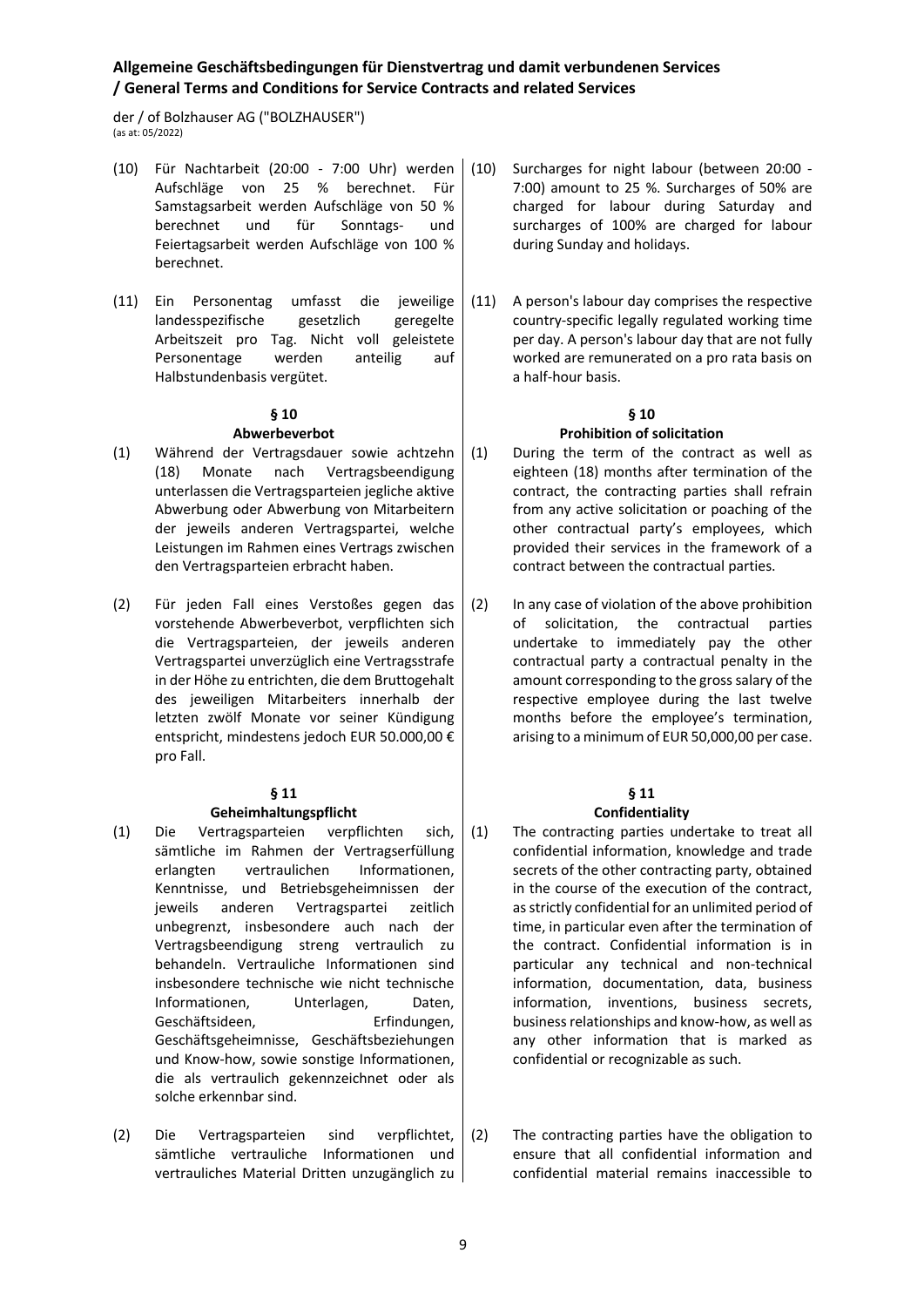der / of Bolzhauser AG ("BOLZHAUSER")  $\frac{1}{2}$  (as at: 05/2022)

> machen und alle entsprechenden Vorkehrungen zu deren Vertraulichkeitsschutz zu treffen. Als Dritte gelten nicht die Mitarbeiter der BOLZHAUSER oder ihrer Konzernunternehmen, sofern diese Dritten vertrauliche Informationen zum Abschluss dieses Vertrages oder zur Leistungserbringung benötigen.

- (3) Vertrauliche Informationen der BOLZHAUSER werden den Mitarbeitern des Kunden nur insoweit bekannt gemacht, als die Mitarbeiter diese zur Erfüllung ihrer Aufgaben benötigen. Die Mitarbeiter des Kunden sind an die Einhaltung der vorliegenden Vertraulichkeitspflichten sowie die Bestimmungen des Urhebergesetzes gebunden.
- (4) Dem Kunden ist es untersagt die in den vertraulichen Informationen enthaltenen Kennzeichnungen wie Urheberrechtsvermerke, Marken, Seriennummern oder Ähnliches zu entfernen, zu verändern oder unkenntlich machen. Er hat diese Kennzeichnungen, Vermerke, u.ä. in alle von ihm hergestellten Kopien der vertraulichen Informationen in unveränderter Form zu übernehmen.
- (5) Von der Geheimhaltungspflicht gemäß der vorstehenden Absätze 11.1 und 11.2 ausgenommen sind solche vertraulichen Informationen die:
	- a. im Zeitpunkt des Vertragsabschlusses bereits öffentlich bekannt waren oder danach öffentlich bekannt werden, ohne dass dadurch eine Vertraulichkeitsvereinbarung, gesetzliche Vorschrift oder behördliche Anordnung verletzt wird,
	- b. von einer Vertragspartei unter ausdrücklichem Hinweis der anderen Vertragspartei auf die Nichtvertraulichkeit offenbart wurde,
	- c. sich bereits vor der Offenbarung in rechtmäßigem Besitz der anderen Vertragspartei befanden,
	- d. vom Informationsempfänger unabhängig dem Informationsgeber und ohne Verletzung von Geheimhaltungspflichten eigenständig entwickelt wurden, oder
	- e. aufgrund gesetzlicher Vorschriften, gerichtlicher oder behördlicher Anordnung offenzulegen sind (wobei die eine Vertragspartei der anderen hiervon

third parties and to take all appropriate measures to protect their confidentiality. BOLZHAUSER's or its group companies' employees are not considered third parties, to the extent that these third parties require confidential information for the conclusion of this contract or for the provision of services.

- (3) BOLZHAUSER's confidential information shall only be known to the customer's employees to the extent that this information is necessary for these employees in order to fulfil their tasks. The customer's employees are subject to these confidentiality obligations as well as to the provisions of the copyright law.
- (4) The customer is not allowed to remove, change or blur the markings contained in the confidential information such as copyright notices, trademarks, serial numbers or similar. The customer has the obligation to include these markings, notices, etc., in an unaltered form, in all the copies of the confidential information, made by the customer himself.
- (5) Any confidential information is exempted from the obligation of confidentiality laid down in the aforementioned paragraphs 11.1. and 11.2., if:
	- a. at the time of the conclusion of the contract, the information was already publicly known or became publicly known afterwards, without this being considered a violation of a confidentiality agreement, legal regulation or official order,
	- b. the information has been disclosed by one contracting party with express reference to non-confidentiality by the other contracting party,
	- c. the information was already in the lawful possession of the other contracting party, before the disclosure,
	- d. the information has been independently developed by the recipient of the information independently of the information provider and without any breach of confidentiality obligations, or
	- e. the information has to be disclosed on the basis of statutory provisions, a court or an official order (whereby one contracting party must immediately inform the other party of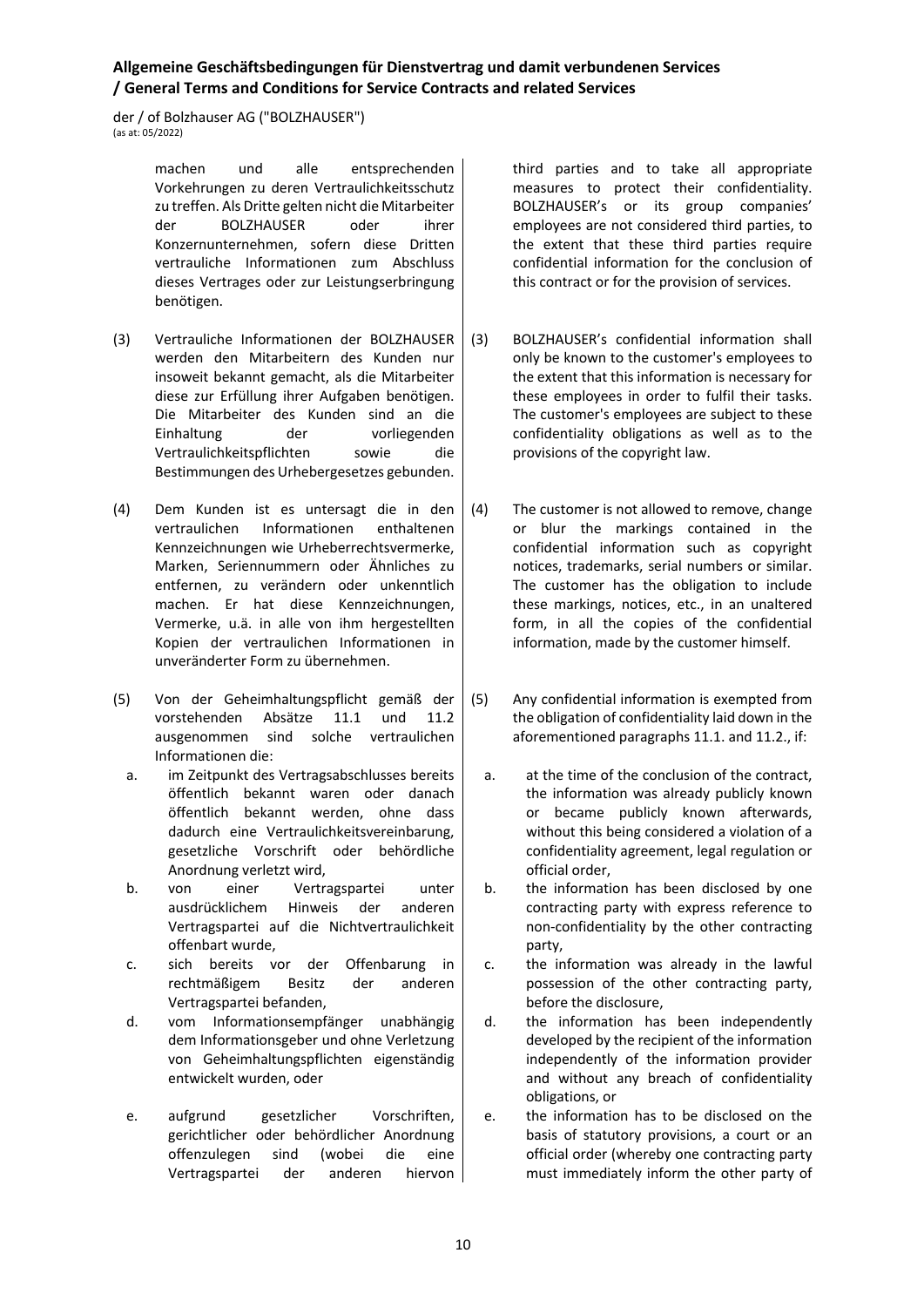der / of Bolzhauser AG ("BOLZHAUSER") (as at: 05/2022)

> unverzüglich in Kenntnis zu setzen hat, sofern und soweit dies rechtlich erlaubt ist).

- (6) Die Vertragspartei, die sich auf das Vorliegen der vorstehenden Ausnahmen beruft, hat zu Beweislast zu tragen.
- (7) BOLZHAUSER behält sich das Recht vor den Kunden, nach dessen vorheriger schriftlicher Zustimmung, als Referenz für andere oder entsprechende Projekte zu nennen.
- (8) Der Kunde hat BOLZHAUSER über jede ihm bekannt gewordene unberechtigte Bekanntgabe oder Verwendung vertraulicher Informationen unverzüglich, schriftlich, in Kenntnis zu setzen. Der Kunde hat BOLZHAUSER bei der Verfolgung daraus entstehender Ansprüche in ihm zumutbarem Umfang zu unterstützen.

# **§ 12**

## **Datenschutz**

- (1) Sowohl BOLZHAUSER als auch der Kunde verpflichten Ihre Mitarbeiter zur Beachtung und Wahrung der Vorschriften der Europäischen Datenschutz-Grundverordnung (EU-DSGVO) sowie des Bundesdatenschutzgesetzes.
- (2) Sowohl BOLZHAUSER als auch der Kunde verpflichten sich, sofern es für die Vertragserfüllung erforderlich ist, separate Vereinbarungen zur Auftragsdatenverarbeitung bzw. zur Unterauftragsdatenverarbeitung abzuschließen oder im Rahmen einer Auftragsdatenvereinbarung oder einer Unterauftragsdatenvereinbarung in Drittländern entsprechende EU-Standardvertragsklauseln zu vereinbaren.
- (3) Im Rahmen der Anbahnung, dem Abschluss, der Abwicklung und der Rückabwicklung eines Vertrages auf Grundlage dieser AGB werden von BOLZHAUSER Daten erhoben, gespeichert und verarbeitet. Dies geschieht im Rahmen der gesetzlichen Bestimmungen. BOLZHAUSER übermittelt keine personenbezogenen Daten des Kunden an Dritte, es sei denn, BOLZHAUSER ist hierzu gesetzlich verpflichtet oder der Kunde hat vorher ausdrücklich seine Zustimmung erteilt. Wird ein Dritter für Dienstleistungen im Zusammenhang mit der Abwicklung von Verarbeitungsprozessen eingesetzt, so werden die Bestimmungen des EU-DGSVO und soweit

this circumstance, if and to the extent permitted by the law).

- (6) The Contracting Party relying on the existence of the above exceptions shall also bear the burden of proof.
- (7) BOLZHAUSER reserves the right, upon prior written consent, to state the customer as a reference for other or respective projects.
- (8) The customer shall inform BOLZHAUSER immediately, in writing, of any unauthorized disclosure or use of confidential information that has become known to him. The customer shall support BOLZHAUSER in pursuing any resulting claims to a reasonable extent.

#### **§ 12 Data protection**

## (1) The employees of both BOLZHAUSER and the customer are obliged to observe and to comply with the provisions of the European General Data Protection Regulation (EUGDPR) as well as of the Federal Data Protection Act.

- (2) Both BOLZHAUSER and the customer undertake, if it is deemed necessary for the performance of the contract, to conclude separate data processing agreements or data sub-processing agreements or to conclude respective EU standard contractual clauses within the framework of a data processing agreement or a data sub-processing agreement involving third countries.
- (3) During the preparation, the conclusion, the execution as well as of the recession of a contract on the basis of the GTC, BOLZHAUSER may collect, store and process personal data. This is done in the framework of the legal provisions. BOLZHAUSER shall not transmit any of the customer's personal data to third parties, unless BOLZHAUSER has a respective legal obligation or if the customer has provided in advance his explicit consent. If a third party is employed for services in connection with the processing operations, the provisions of the EU GDPR and, in addition, of the respective country-specific data protection regulations are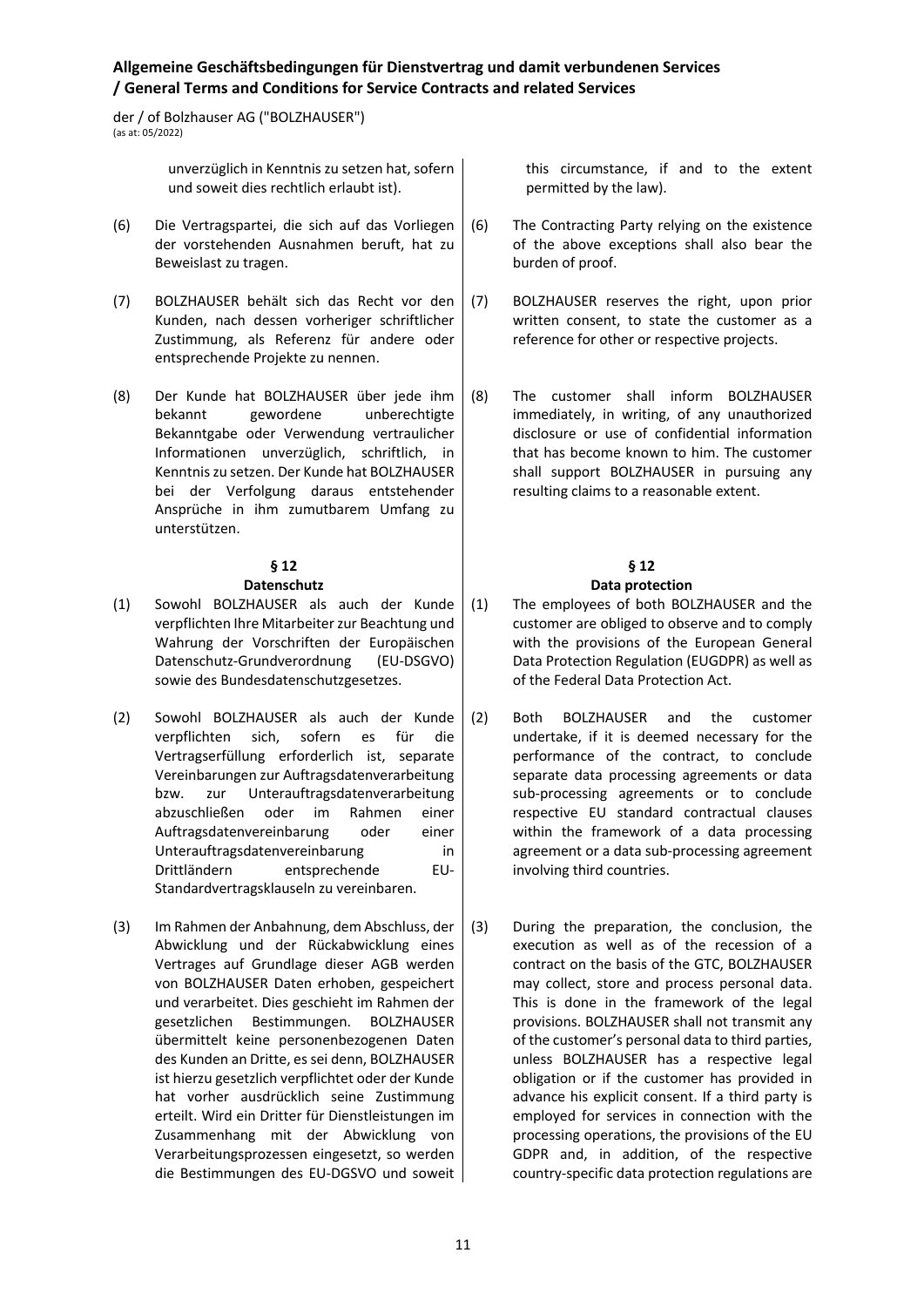der / of Bolzhauser AG ("BOLZHAUSER")  $\frac{1}{2}$  (as at: 05/2022)

> ergänzend die jeweiligen landesspezifischen Datenschutzbestimmungen eingehalten. Die vom Kunden im Wege der Bestellung mitgeteilten Daten werden ausschließlich zur Kontaktaufnahme innerhalb des Rahmens der Vertragsabwicklung und nur zu dem Zweck verarbeitet, zu dem der Kunde die Daten zur Verfügung gestellt hat. Die Zahlungsdaten werden an das mit der Zahlung beauftragte Kreditinstitut weitergegeben. Soweit auf BOLZHAUSER Aufbewahrungsfristen handelsoder steuerrechtlicher Natur treffen, kann die Speicherung einiger Daten bis zu zehn (10) Jahre dauern. Während des Besuchs der BOLZHAUSER Homepage werden anonymisierte Daten, die keinen Rückschluss auf personenbezogene Daten zulassen und ebenso nicht beabsichtigen, insbesondere IP-Adresse, Datum, Uhrzeit, Browsertyp, Betriebssystem und besuchte Seiten, protokolliert. Auf Wunsch des Kunden werden im Rahmen der gesetzlichen Bestimmungen die personenbezogenen Daten korrigiert, gesperrt oder auch gelöscht. Eine unentgeltliche Auskunft über alle personenbezogenen Daten des Kunden ist möglich. Für Fragen und Anträge auf Löschung, Korrektur oder Sperrung personenbezogener Daten sowie Erhebung, Verarbeitung und Nutzung kann sich der Kunde an folgende Adresse wenden: Bolzhauser AG, Datenschutzbeauftragter, Dornhofstraße 38A, 63263 Neu-Isenburg, Deutschland, E-Mail: dataprivacy@bolzhauser-consulting.com.

### **§ 13**

### **Schutzrechte Dritter**

- (1) Im Rahmen von Dienstverträgen übernimmt BOLZHAUSER keine Haftung für das Leistungsergebnis, das in jedem Dienstvertrag, vom Kunden angestrebt wird, weder für dessen Erreichung, insbesondere nicht dafür, dass dieses Leistungsergebnis frei von Schutzrechten Dritter ist oder solche Schutzrechte nicht verletzt.
- (2) Ausschließlich der Kunde hat für die Fehlerfreiheit sowie für die Nutzbarkeit des jeweiligen Leistungsergebnisses zu sorgen.

### **§ 14**

### **Haftung und Schadensersatz**

(1) BOLZHAUSER haftet unbeschränkt für vorsätzlich oder grob fahrlässig verursachte

applicable. The data provided by the customer, contained in the order, shall be processed exclusively for the purpose of establishing contact within the framework of the contract execution and only for the purpose for which the customer has provided the personal data. Any payment data shall be transmitted to the credit institution engaged with the payment. If BOLZHAUSER is subject to retention periods of any commercial or tax law, some personal data may remain stored up to ten (10) years. While visiting the BOLZHAUSER homepage, anonymized data, which do not allow any conclusions to be made about personal data and also do not intend to do so, in particular IP address, date, time, browser type, operating system and pages visited, shall be logged. At the request of the customer, personal data shall be corrected, blocked or deleted in the framework of the legal provisions. The customer has the possibility to receive free information about all its personal data. For any questions and requests regarding deletion, correction or blocking of personal data as well as collection, processing and use, the customer may contact the following address: Bolzhauser AG, Data Protection Officer, Dornhofstraße 38A, 63263 Neu-Isenburg, Germany, E-mail: dataprivacy@bolzhauser-consulting.com.

### **§ 13 Property rights of third parties**

- (1) In the framework of service contracts, BOLZHAUSER assumes no liability for the service result that is expected by the customer in every service contract, neither for its achievement, in particular not for the fact that this service result is free of third-party property rights or does not violate such property rights.
- (2) The customer is exclusively liable for the flawlessness of the respective service result as well as for the fact that the respective service result is functional.

### **§ 14**

### **Liability and damages**

(1) BOLZHAUSER is, without limitation, liable for any damages caused intentionally or through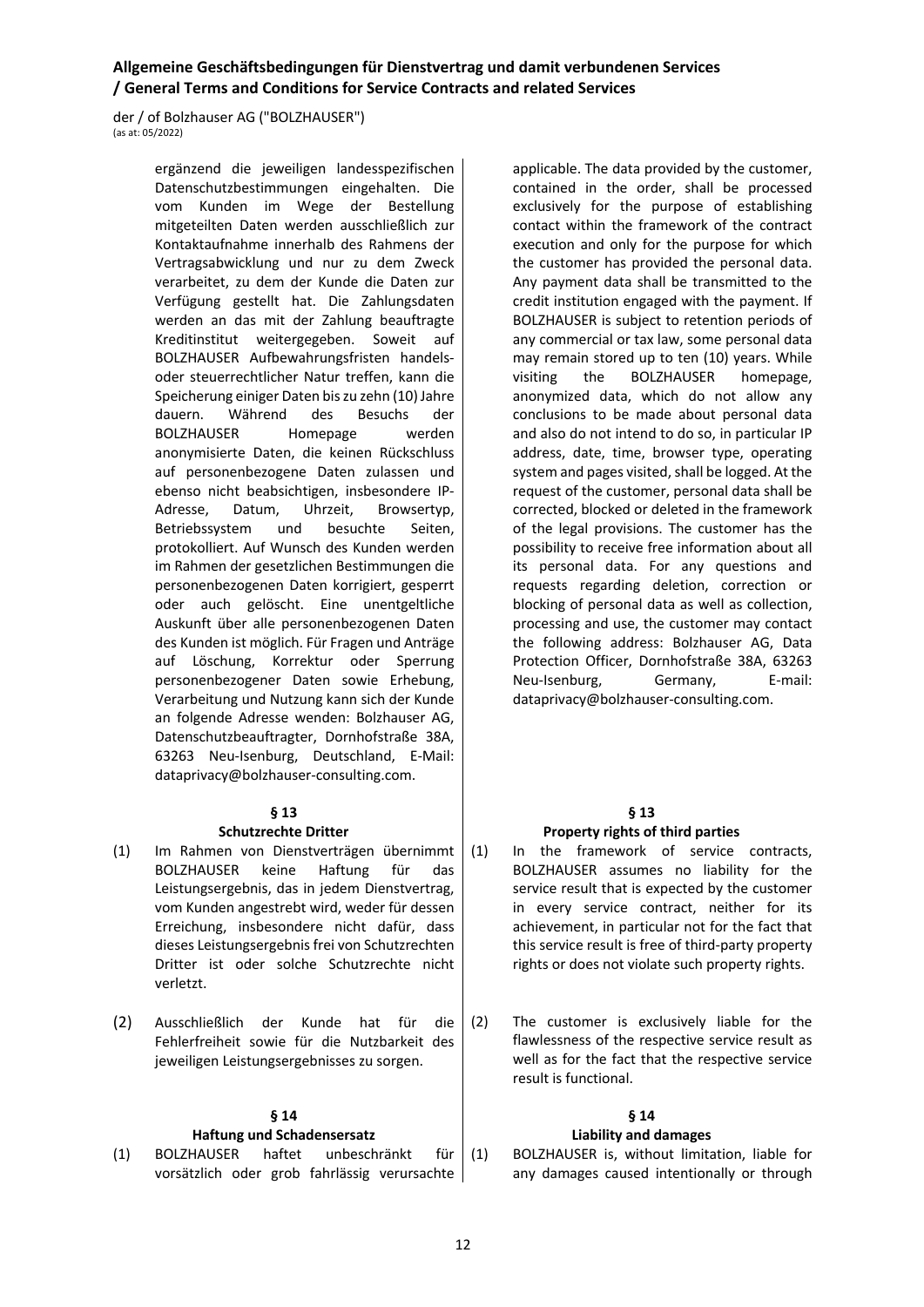der / of Bolzhauser AG ("BOLZHAUSER")  $\frac{1}{2}$  (as at: 05/2022)

> Schäden, bei arglistigem Verschweigen von Schach- oder Rechtsmängeln, bei Übernahme einer Garantie, für Ansprüche aufgrund des Produkthaftungsgesetzes sowie für die Verletzung von Gesundheit, Körper oder Leben.

- (2) BOLZHAUSER haftet des Weiteren nur für Schäden, die auf der Verletzung einer Pflicht infolge einfacher Fahrlässigkeit beruhen, deren Einhaltung für die Erreichung des Vertragszwecks von besonderer Bedeutung ist und sofern die Schäden aufgrund der vertraglichen Verwendung des Leistungsergebnisses typisch und vorhersehbar sind. Entsprechendes gilt im Falle eines Deliktrechtsverstoßes.
- (3) In Fällen von Ziffer 14.2 kann die Haftung der BOLZHAUSER im Einzelfall maximal 25% und insgesamt maximal 50% der jeweils zu zahlender Vergütung für das Jahr, in welchem das Schadensereignis eingetreten ist bzw. im Falle einer Dienstleistung der für die entsprechende Dienstleistung gezahlten Vergütung betragen.
- (4) Der Kunde ist für die regelmäßige Sicherung seiner Daten verantwortlich. Bei einem von BOLZHAUSER zu vertretendem Verlust von Daten haftet BOLZHAUSER nur für denjenigen Aufwand, der bei ordnungsgemäßer Datensicherung durch den Kunden für die Wiederherstellung der Daten erforderlich ist.
- (5) Vorbehaltlich der Ziffern 14.1 und 14.2 haftet BOLZHAUSER weder für direkte noch für indirekte Vermögens- oder Folgeschäden, und insbesondere haftet BOLZHAUSER nicht für eine Betriebsunterbrechung, einen Produktionsausfall oder für entgangene Gewinne.
- (6) Die Verjährungsfrist für Schadensersatzansprüche des Kunden liegt bei 1 Jahr, soweit keine kürzere Frist vereinbart wurde und vorbehaltlich von Ziffern 14.1 und 14.2. Diese Frist beginnt mit dem Abschluss des Jahres, in dem der entsprechende Anspruch entstanden ist und der Kunde von den anspruchsbegründenden Umständen sowie von der Person des Schuldners Kenntnis erlangt oder ohne grobe Fahrlässigkeit hätte erlangen können.

gross negligence, in the event of fraudulent concealment of material defects or defects of title, in the event of the assumption of a guarantee, for claims based on the Product Liability Law as well as for any damage to health, physical injury or death.

- (2) Furthermore, BOLZHAUSER shall only be liable for damages based on any violation, resulting from simple negligence, of an obligation to comply, which is of particular importance for the achievement of the purpose of the contract and provided that the damages are typical and foreseeable, due to the contractual use of the service result. The same applies in the event of a violation of tort law.
- (3) In cases of section 14.2, the liability of BOLZHAUSER may in individual cases amount to a maximum of 25% and a total of a maximum of 50% of the remuneration to be paid in each case for the year, in which the damage event occurred or, in the case of a service, the remuneration paid for the corresponding service.
- (4) The customer is responsible for the regular backup of his data. In the event of loss of data for which BOLZHAUSER is responsible, BOLZHAUSER shall only be liable for the effort required for the restoration of the data if the data is properly backed up by the customer.
- (5) Subject to clauses 14.1 and 14.2, BOLZHAUSER shall not be liable for any direct, indirect pecuniary or consequential damages, and in particular BOLZHAUSER shall not be liable for any business interruption, loss of production or loss of profits.
- (6) The limitation period for the customer's claims for damages is 1 year, unless a shorter period has been agreed upon and subject to clauses 14.1 and 14.2. This period begins by the end of the year, in which the corresponding claim has arisen and the customer became aware of the circumstances giving rise to the claim as well as of the person of the debtor or if the customer could have gained knowledge of the circumstances giving rise to the claim, without gross negligence.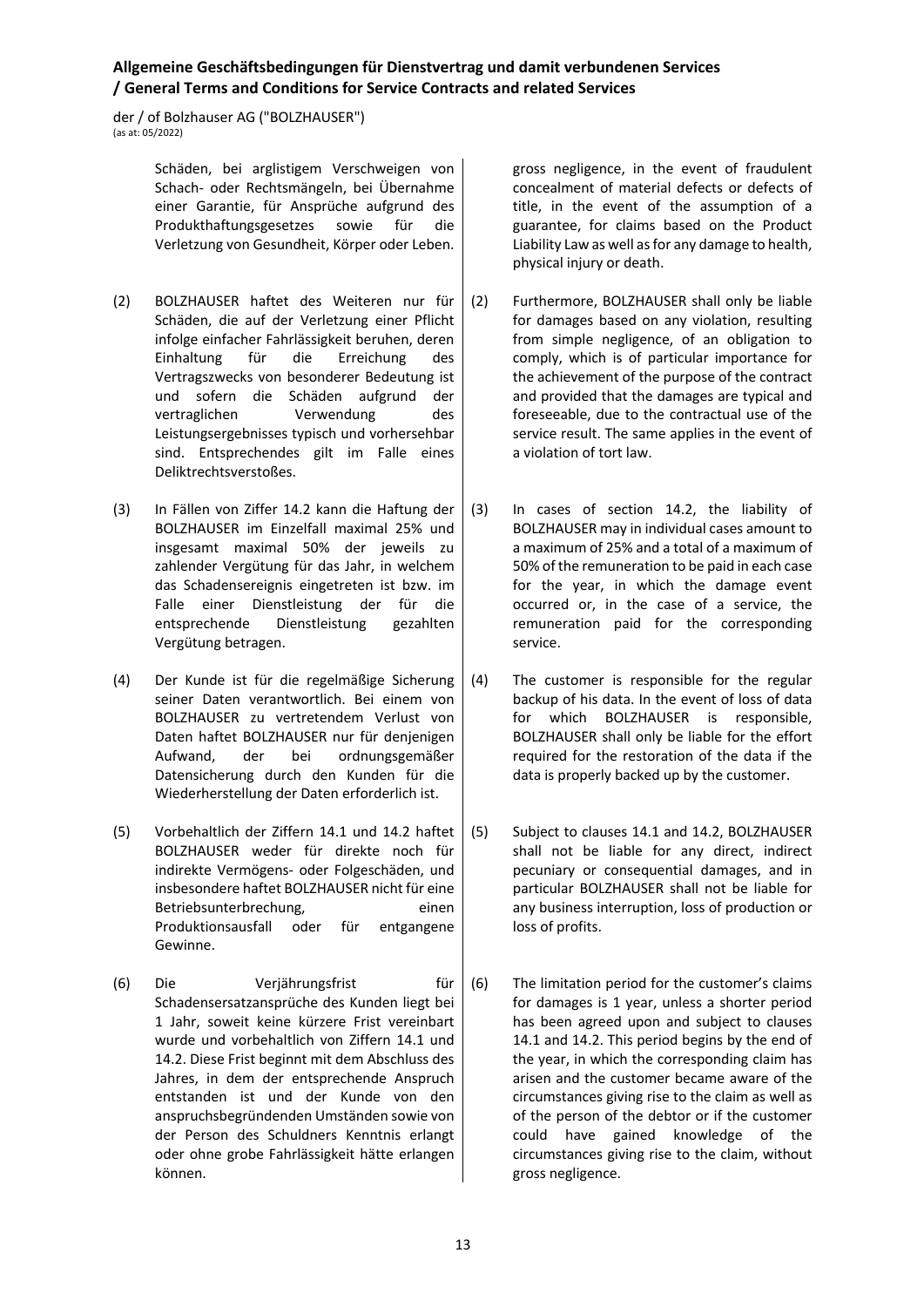der / of Bolzhauser AG ("BOLZHAUSER") (as at: 05/2022)

(7) Diese Regelungen gelten auch zugunsten der Mitarbeiter und Erfüllungsgehilfen von BOLZHAUSER. (7) These provisions shall also apply in favour of BOLZHAUSER's employees and auxiliary persons.

### **§ 15 Vertragslaufzeit**

- (1) Die Vertragslaufzeit ist in jedem Angebot von BOLZHAUSER enthalten.
- (2) Sowohl BOLZHAUSER als auch der Kunde können den Vertrag jederzeit fristlos aus wichtigem Grund kündigen. Ein wichtiger Grund für eine außerordentliche Kündigung liegt insbesondere vor, wenn die andere Vertragspartei:
	- a. mit der Zahlung der Vergütung in Verzug geraten ist; oder
	- b. gegen das Abwerbeverbot oder gegen die Geheinhaltungspflicht verstößt.
- (3) Neben dem Recht zur Kündigung aus wichtigem Grund kann jede Vertragspartei den Vertrag mit einer Frist von einem (1) Monat jeweils zum Ende des Kalendermonats ordentlich kündigen.
- (4) Falls der Kunde den Vertrag ordentlich kündigt, behält sich BOLZHAUSER das Recht vor, die vollständige für den Fall der Vertragsausführung fällige Vergütung geltend zu machen.
- (5) Falls BOLZHAUSER den Vertrag ordentlich kündigt, so findet die Vergütungsregelung gemäß Ziffer 7.2. Anwendung.
- (6) Jede Kündigung bedarf der Schriftform.

### **§ 16**

## **Schlussbestimmungen**

- (1) Sowohl das Angebot als auch diese AGB enthalten die vollständigen Vereinbarungen der Vertragsparteien über den Vertragsgegenstand. Im Fall von Widersprüchen zwischen dem Angebot von BOLZHAUSER und den AGB, geht Angebot von BOLZHAUSER den AGB vor.
- (2) Mündliche Nebenabreden wurden nicht getroffen. Zuvor im Rahmen von Vertragsverhandlungen erteilte Aussagen einer der Vertragsparteien sind gegenstandslos, sofern sie nicht in den Vertrag eingeflossen sind.

### **§ 15 Term of the contract**

(1) The term of the contract is included in every BOLZHAUSER offer.

- (2) Both BOLZHAUSER and the customer may terminate the contract at any time, without notice, for good cause. An important reason for an extraordinary termination is provided in particular if the other contracting party:
	- a. is in default with the payment of the remuneration; or
	- b. is in violation of the prohibition of solicitation or the obligation for confidentiality.
- (3) In addition to the right to terminate for good cause, each contracting party may terminate the contract with a notice period of one (1) month, at the end of the calendar month.
- (4) If the customer terminates the contract properly, BOLZHAUSER reserves the right to claim the full remuneration due in the event of the execution of the contract.
- (5) If BOLZHAUSER terminates the contract properly, the remuneration regulation in accordance with Section 7.2 shall apply.
- (6) Any termination must be in writing.

# **§ 16**

## **Final provisions**

- (1) Both the offer and these GTC contain the complete agreements of the contracting parties on the subject matter of the contract. In the event of contradictions between BOLZHAUSER's offer and the GTC, BOLZHAUSER's offer shall prevail over the GTC.
- (2) Verbal ancillary agreements were not made. Statements made by one of the contracting parties previously in the context of contract negotiations are devoid of purpose, unless they have been incorporated into the contract.